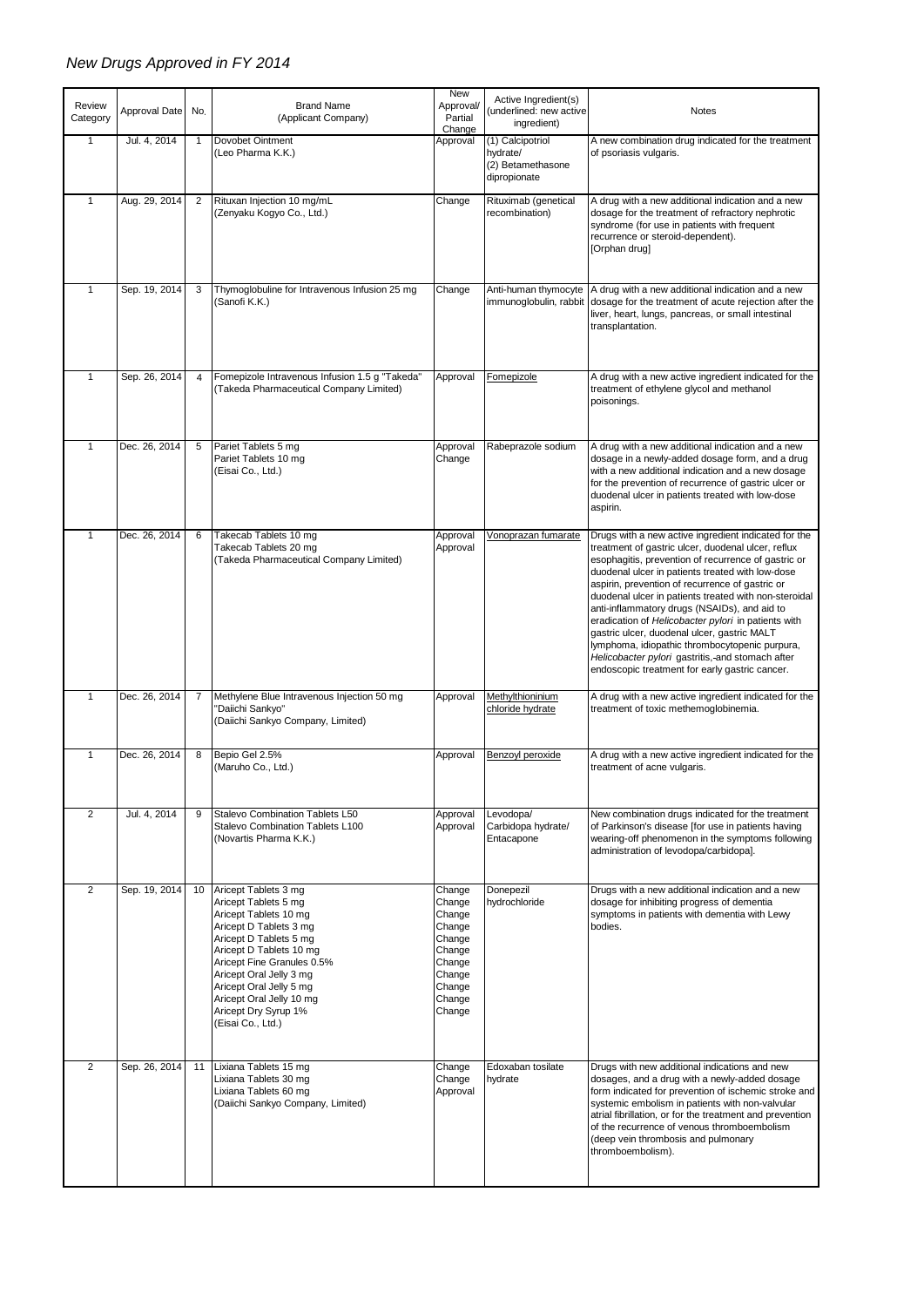| 2              | Nov. 18, 2014 |    | 12 Inderal Tablets 10 mg<br>Inderal Tablets 20 mg<br>(AstraZeneca K.K.)                                                                                                                                                                                                                                                                                                       | Change<br>Change                                         | Propranolol<br>hydrochloride             | Drugs with a new additional indication and a new<br>dosage for the prevention of hypoxic attack caused<br>by right ventricular outflow tract obstruction.<br>[Public knowledge-based application after<br>preliminary assessment by the Pharmaceutical<br>Affairs and Food Sanitation Council (PAFSC)]                                                                                                                                               |
|----------------|---------------|----|-------------------------------------------------------------------------------------------------------------------------------------------------------------------------------------------------------------------------------------------------------------------------------------------------------------------------------------------------------------------------------|----------------------------------------------------------|------------------------------------------|------------------------------------------------------------------------------------------------------------------------------------------------------------------------------------------------------------------------------------------------------------------------------------------------------------------------------------------------------------------------------------------------------------------------------------------------------|
| $\overline{2}$ | Feb. 20, 2015 | 13 | Adempas Tablets 0.5 mg<br>Adempas Tablets 1.0 mg<br>Adempas Tablets 2.5 mg<br>(Bayer Yakuhin, Ltd.)                                                                                                                                                                                                                                                                           | Change<br>Change<br>Change                               | Riociquat                                | Drugs with a new additional indication for the<br>treatment of pulmonary arterial hypertension.                                                                                                                                                                                                                                                                                                                                                      |
| $\overline{2}$ | Mar. 26, 2015 | 14 | Opsumit Tablet 10 mg<br>(Actelion Pharmaceuticals Japan Ltd.)                                                                                                                                                                                                                                                                                                                 | Approval                                                 | Macitentan                               | A drug with a new active ingredient indicated for the<br>treatment of pulmonary arterial hypertension.                                                                                                                                                                                                                                                                                                                                               |
| $3 - 1$        | Jul. 4, 2014  | 15 | E Keppra for I.V. Infusion 500 mg<br>(UCB Japan Co., Ltd.)                                                                                                                                                                                                                                                                                                                    | Approval                                                 | Levetiracetam                            | A drug with a new route of administration indicated<br>for use as an adjunctive therapy with other<br>antiepileptic drugs to treat partial seizure (including<br>secondary generalized seizure) in patients with<br>epilepsy who have not responded sufficiently to<br>other antiepileptic drugs. It is used as an alternative<br>therapy for levetiracetam oral formulation in patients<br>who are temporarily unable to be administered<br>orally. |
| $3 - 1$        | Aug. 29, 2014 | 16 | Lamictal Tablets 25 mg<br>Lamictal Tablets 100 mg<br>(GlaxoSmithKline K.K.)                                                                                                                                                                                                                                                                                                   | Change<br>Change                                         | Lamotrigine                              | Drugs with a new additional indication and a new<br>dosage for use in the monotherapy for treatment of<br>partial seizures (including secondary generalized<br>seizure) and tonic-clonic seizures in patients with<br>epilepsy.                                                                                                                                                                                                                      |
| $3 - 1$        | Sep. 26, 2014 | 17 | Belsomra Tablets 15 mg<br>Belsomra Tablets 20 mg<br>(MSD K.K.)                                                                                                                                                                                                                                                                                                                | Approval<br>Approval                                     | Suvorexant                               | Drugs with a new active ingredient indicated for the<br>treatment of insomnia.                                                                                                                                                                                                                                                                                                                                                                       |
| $3 - 1$        | Sep. 26, 2014 | 18 | Midafresa Injection 0.1%<br>(Alfresa Pharma Corporation)                                                                                                                                                                                                                                                                                                                      | Approval                                                 | Midazolam                                | A drug with a new additional indication and a new<br>dosage in an additional dosage form indicated for<br>the treatment of status epilepticus.                                                                                                                                                                                                                                                                                                       |
| $3 - 1$        | Feb. 20, 2015 | 19 | E Keppra Tablets 250 mg<br>E Keppra Tablets 500 mg<br>E Keppra Dry Syrup 50%<br>E Keppra for I.V. Infusion 500 mg<br>(UCB Japan Co., Ltd.)                                                                                                                                                                                                                                    | Change<br>Change<br>Change<br>Change                     | Levetiracetam                            | Drugs with a revised indication and a new dosage<br>for the treatment of partial seizure in patients with<br>epilepsy (including secondary generalized seizure).                                                                                                                                                                                                                                                                                     |
| $3 - 1$        | Mar. 20, 2015 |    | 20 J Zoloft Tablets 25 mg<br>J Zoloft Tablets 50 mg<br>J Zoloft Tablets 100 mg<br>J Zoloft OD Tablets 25 mg<br>J Zoloft OD Tablets 50 mg<br>J Zoloft OD Tablets 100 mg<br>(Pfizer Japan Inc.)                                                                                                                                                                                 | Change<br>Change<br>Change<br>Change<br>Change<br>Change | Sertraline<br>hydrochloride              | Drugs with a new additional indication for the<br>treatment of posttraumatic stress disorder.                                                                                                                                                                                                                                                                                                                                                        |
| $3 - 1$        | Mar. 26, 2015 | 21 | ABILIFY Prolonged Release Aqueous Suspension<br>for IM Injection 300 mg<br>ABILIFY Prolonged Release Aqueous Suspension Approval<br>for IM Injection 400 mg<br><b>ABILIFY Prolonged Release Aqueous Suspension</b><br>for IM Injection 300 mg Syringe<br>ABILIFY Prolonged Release Aqueous Suspension<br>for IM Injection 400 mg Syringe<br>(Otsuka Pharmaceutical Co., Ltd.) | Approval<br>Approval<br>Approval                         | Aripiprazole hydrate                     | Drugs with a new route of administration indicated<br>for the treatment of schizophrenia.                                                                                                                                                                                                                                                                                                                                                            |
| $3 - 2$        | Jun. 20, 2014 | 22 | Fentos Tape 1 mg<br>Fentos Tape 2 mg<br>Fentos Tape 4 mg<br>Fentos Tape 6 mg<br>Fentos Tape 8 mg<br>(Hisamitsu Pharmaceutical Co., Inc.)                                                                                                                                                                                                                                      | Change<br>Change<br>Change<br>Change<br>Change           | Fentanyl citrate                         | Drugs with a new indication for analgesia in<br>moderate to severe chronic pain which cannot be<br>managed by treatments with non-opioid analgesics<br>and weak opioid analgesics (for use only in patients<br>who switch from an opioid analgesic).                                                                                                                                                                                                 |
| $3 - 2$        | Sep. 19, 2014 | 23 | Eylea Intravitreal Injection 40 mg/mL<br>Eylea Intravitreal Injection Kit 40 mg/mL<br>(Bayer Yakuhin, Ltd.)                                                                                                                                                                                                                                                                   | Change<br>Change                                         | Aflibercept (genetical<br>recombination) | Drugs with a new additional indication for the<br>treatment of choroidal neovascularization in patients<br>with pathologic myopia.                                                                                                                                                                                                                                                                                                                   |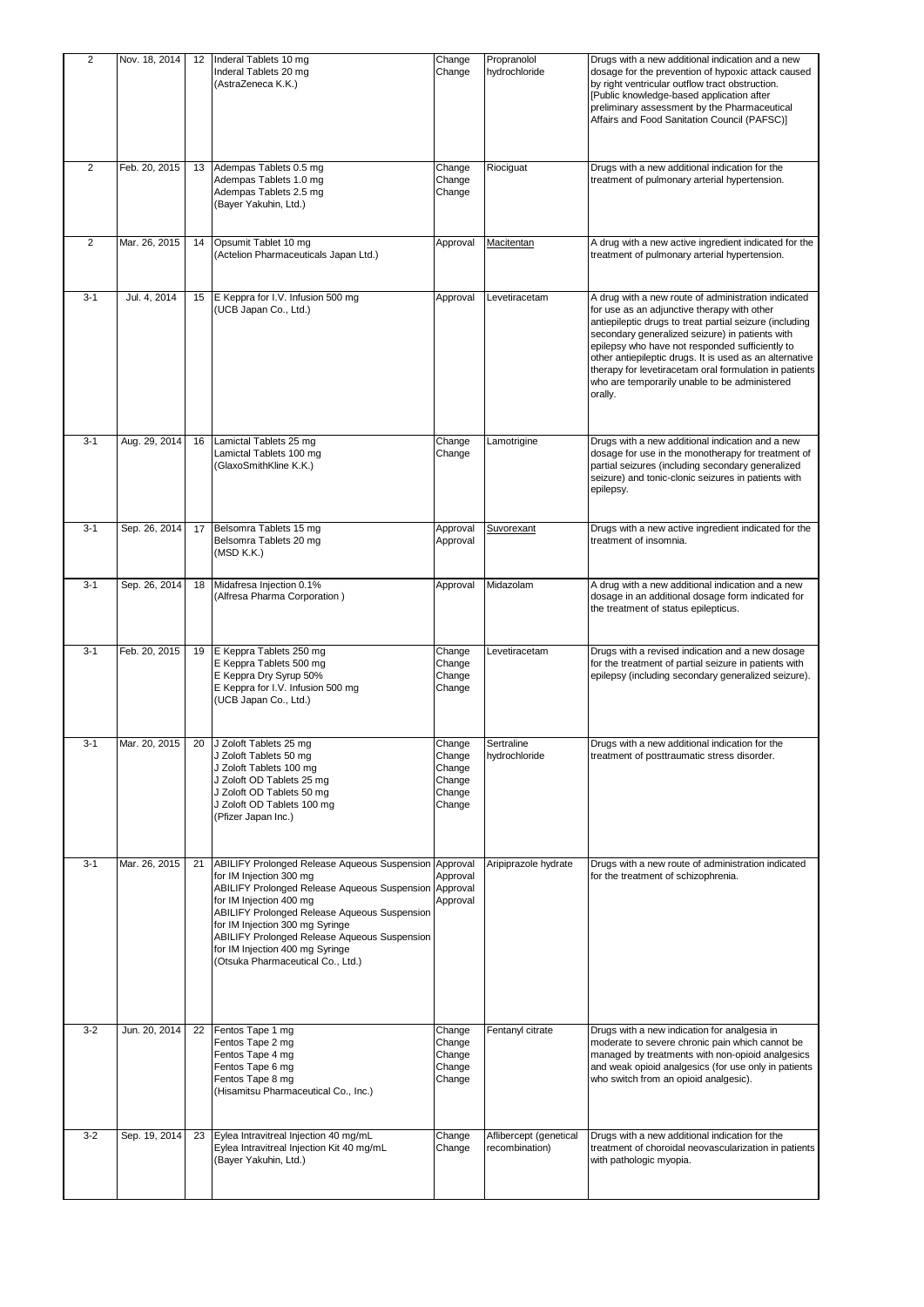| $3 - 2$        | Sep. 26, 2014 | 24 | Glanatec Ophthalmic Solution 0.4%<br>(Kowa Company, Ltd.)                                                                         | Approval                               | Ripasudil<br>hydrochloride hydrate       | A drug with a new active ingredient indicated for the<br>treatment of glaucoma or ocular hypertension in<br>patients who have not sufficiently responded to<br>other therapeutic drugs for glaucoma or who are<br>unable to use them.                                                                                                                                                                                                                                                                       |
|----------------|---------------|----|-----------------------------------------------------------------------------------------------------------------------------------|----------------------------------------|------------------------------------------|-------------------------------------------------------------------------------------------------------------------------------------------------------------------------------------------------------------------------------------------------------------------------------------------------------------------------------------------------------------------------------------------------------------------------------------------------------------------------------------------------------------|
| $3-2$          | Nov. 18, 2014 | 25 | Eylea Intravitreal Injection 40 mg/mL<br>Eylea Intravitreal Injection Kit 40 mg/mL<br>(Bayer Yakuhin, Ltd.)                       | Change<br>Change                       | Aflibercept (genetical<br>recombination) | Drugs with a new additional indication and a new<br>dosage for the treatment of diabetic macular<br>edema.                                                                                                                                                                                                                                                                                                                                                                                                  |
| $3-2$          | Dec. 26, 2014 | 26 | Nopicor Capsules 2.5 µg<br>(Toray Medical Co., Ltd.)                                                                              | Approval                               | Nalfurafine<br>hydrochloride             | A drug with a new active ingredient indicated for the<br>improvement of pruritus in patients with chronic liver<br>diseases (for use only when conventional therapies<br>are not sufficiently effective).                                                                                                                                                                                                                                                                                                   |
| $3-2$          | Mar. 26, 2015 | 27 | Onetram Tablets 100 mg<br>(Nippon Shinyaku Co., Ltd.)                                                                             | Approval                               | Tramadol<br>hydrochloride                | A drug in a new dosage form indicated for analgesia<br>in patients with cancers-associated pain or chronic<br>pain, which cannot be managed by treatments with<br>non-opioid analgesics.                                                                                                                                                                                                                                                                                                                    |
| $\overline{4}$ | May 23, 2014  | 28 | Vancomycin Hydrochloride for Intravenous<br>Drip Infusion 0.5 g<br>(Shionogi & Co., Ltd.)                                         | Change                                 | Vancomycin<br>hydrochloride              | A drug with new additional indications for the<br>treatment of:<br>(1) sepsis, infective endocarditis, secondary<br>infection of trauma, burn or surgical wounds,<br>osteomyelitis, arthritis, peritonitis and purulent<br>meningitis caused by vancomycin-sensitive<br>methicillin-resistant coagulase-negative<br>Staphylococcus (MRCNS); or<br>(2) febrile neutropenia which is suspected of MRSA<br>or MRCNS infection.<br>[Public knowledge-based application after PAFSC's<br>preliminary assessment] |
| $\overline{4}$ | Jul. 4, 2014  | 29 | Clenafin Topical Solution 10% for Nail<br>(Kaken Pharmaceutical Co., Ltd.)                                                        | Approval                               | Efinaconazole                            | A drug with a new active ingredient indicated for the<br>treatment of tinea unguium caused by dermatophyte<br>(trichophyton).                                                                                                                                                                                                                                                                                                                                                                               |
| $\overline{4}$ | Jul. 4, 2014  | 30 | Deltyba Tablets 50 mg<br>(Otsuka Pharmaceutical Co., Ltd.)                                                                        | Approval                               | <b>Delamanid</b>                         | A drug with a new active ingredient indicated for the<br>treatment of multidrug-resistant pulmonary<br>tuberculosis caused by delamanid-sensitive<br>Mycobacterium tuberculosis.<br>[Orphan drug]                                                                                                                                                                                                                                                                                                           |
| $\overline{4}$ | Jul. 4, 2014  | 31 | Anaemetro Intravenous Infusion 500 mg<br>(Pfizer Japan Inc.)                                                                      | Approval                               | Metronidazole                            | A drug with a new route of administration indicated<br>for the treatment of different kinds of anaerobic<br>bacterial infections, infectious enteritis, and amebic<br>dysentery.                                                                                                                                                                                                                                                                                                                            |
| 4              | Jul. 4, 2014  | 32 | Daklinza Tablets 60 mg<br>(Bristol-Myers K.K.)                                                                                    | Approval                               | Daclatasvir<br>hydrochloride             | Drugs with new active ingredients indicated for the<br>improvement of viremia in patients with chronic                                                                                                                                                                                                                                                                                                                                                                                                      |
|                |               |    | Sunvepra Capsules 100 mg<br>(Bristol-Myers K.K.)                                                                                  | Approval                               | Asunaprevir                              | hepatitis C or compensated cirrhosis type C in<br>serogroup 1 (genotype 1) who are untreated and<br>ineligible for, or are intolerant to therapy including<br>interferon; or who did not respond to therapy<br>including interferon.<br>[Priority review]                                                                                                                                                                                                                                                   |
| 4              | Sep. 19, 2014 | 33 | Telavic 250 mg Tablet<br>(Mitsubishi Tanabe Pharma Corporation)                                                                   | Change                                 | Telaprevir                               | A drug with a new additional indication for the<br>improvement of viremia in serogroup 2 (genotype III<br>[2a] or IV [2b]) chronic hepatitis C in patients who<br>did not respond to, or in whom the symptom<br>relapsed with, interferon monotherapy or interferon-<br>ribavirin combination therapy.<br>[Priority review]                                                                                                                                                                                 |
| 4              | Sep. 26, 2014 | 34 | Vfend Tablets 50 mg<br>Vfend Tablets 200 mg<br>Vfend for Intravenous Use 200 mg<br>Vfend Dry Syrup 2800 mg<br>(Pfizer Japan Inc.) | Change<br>Change<br>Change<br>Approval | Voriconazole                             | Drugs with new additional pediatric dosages, and a<br>drug with a new additional pediatric dosage in an<br>additional dosage form of dry syrup indicated for the<br>treatment of severe or refractory fungus infection.                                                                                                                                                                                                                                                                                     |
| 4              | Sep. 26, 2014 | 35 | Vanihep Capsules 150 mg<br>(MSD K.K.)                                                                                             | Approval                               | Vaniprevir                               | A drug with a new active ingredient indicated for the<br>improvement of viremia in the following patients with<br>serogroup 1 (genotype I [1a] or II [1b]) chronic<br>hepatitis C: Patients with high levels of blood HCV<br>RNA who are treatment-naive, or Patients who are<br>non-responders or relapsed to therapy including<br>interferon.<br>[Priority review]                                                                                                                                        |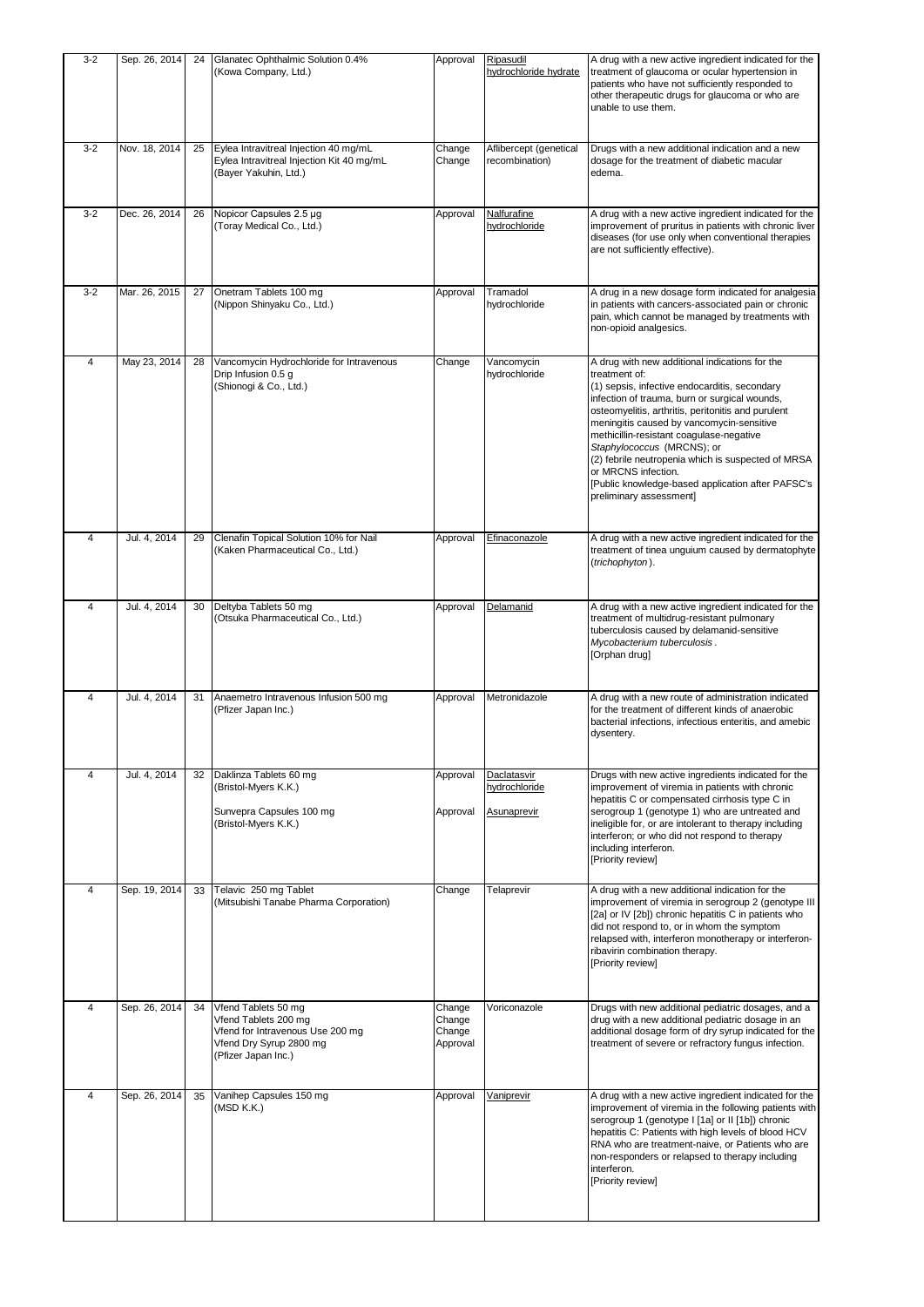| 4              | Nov. 18, 2014 | 36 | Valtrex Tablets 500<br>Valtrex Granules 50%<br>(GlaxoSmithKline K.K.)                                                                                                               | Change<br>Change                             | Valaciclovir<br>hydrochloride                         | Drugs with a new additional indication and revised<br>indications with a new dosage for prevention of<br>herpes simplex virus infection in adult or pediatric<br>haematopoietic stem cell transplant patients, for<br>treatment of herpes simplex /herpes zoster, and for<br>prevention of recurrent genital herpes in pediatric<br>patients.              |
|----------------|---------------|----|-------------------------------------------------------------------------------------------------------------------------------------------------------------------------------------|----------------------------------------------|-------------------------------------------------------|------------------------------------------------------------------------------------------------------------------------------------------------------------------------------------------------------------------------------------------------------------------------------------------------------------------------------------------------------------|
| 4              | Dec. 18, 2014 | 37 | Cancidas for Intravenous Drip Infusion 50 mg<br>Cancidas for Intravenous Drip Infusion 70 mg<br>(MSD K.K.)                                                                          | Change<br>Change                             | Caspofungin acetate                                   | Drugs with a new additional pediatric dosage<br>indicated for the treatment of febrile neutropenia<br>with suspected fungal infection, esophageal<br>candidiasis, invasive candidiasis, and aspergillosis<br>caused by Candida or Aspergillus.                                                                                                             |
| $\overline{4}$ | Dec. 26, 2014 | 38 | Rozex Gel 0.75%<br>(Galderma S.A.)                                                                                                                                                  | Approval                                     | Metronidazole                                         | A drug with a new route of administration indicated<br>for disinfection/deodorisation of odorous fungating<br>tumours.                                                                                                                                                                                                                                     |
| $\overline{4}$ | Mar. 20, 2015 | 39 | Pentcillin for Injection 1 g<br>Pentcillin for Injection 2 g<br>Pentcillin Intravenous Injection 1 g Bag<br>Pentcillin Intravenous Injection 2 g Bag<br>(Toyama Chemical Co., Ltd.) | Approval<br>Approval<br>Approval<br>Approval | Piperacillin sodium                                   | Drugs with a new dosage indicated for the treatment<br>of sepsis, acute bronchitis, pneumonia, lung<br>abscess, thoracic empyema, secondary infection of<br>chronic respiratory disease, cystitis, pyelonephritis,<br>cholecystitis, choledochitis, bartholinitis, intrauterine<br>infection, uterine adnexitis, parametritis, and<br>purulent meningitis. |
| 4              | Mar. 20, 2015 | 40 | Daklinza Tablets 60 mg<br>(Bristol-Myers K.K.)<br>Sunvepra Capsules 100 mg<br>(Bristol-Myers K.K.)                                                                                  | Change<br>Change                             | Daclatasvir<br>hydrochloride<br>Asunaprevir           | Drugs with a revised indication for the improvement<br>of viremia in patients with chronic hepatitis C or<br>compensated cirrhosis type C in serogroup 1<br>(genotype 1).<br>[Priority review]                                                                                                                                                             |
| $\overline{4}$ | Mar. 26, 2015 | 41 | Duac Combination Gel<br>(GlaxoSmithKline K.K.)                                                                                                                                      | Approval                                     | Clindamycin<br>phosphate hydrate/<br>Benzoyl peroxide | A new combination drug with a new active<br>ingredient indicated for the treatment of acne<br>vulgaris.                                                                                                                                                                                                                                                    |
| $\overline{4}$ | Mar. 26, 2015 | 42 | Sovaldi Tablets 400 mg<br>(Gilead Sciences K.K.)                                                                                                                                    | Approval                                     | Sofosbuvir                                            | A drug with a new active ingredient indicated for the<br>improvement of viremia in patients with chronic<br>hepatitis C or compensated cirrhosis type C in<br>serogroup 2 (genotype 2).<br>[Priority review]                                                                                                                                               |
| $\overline{4}$ | Mar. 26, 2015 | 43 | Copequs Tablets 200 mg<br>(Chugai Pharmaceutical Co., Ltd.)                                                                                                                         | Change                                       | Ribavirin                                             | A drug with a new additional indication and a new<br>dosage for the improvement of viremia with the<br>concomitant use of sofosbuvir in patients with<br>chronic hepatitis C or compensated cirrhosis type C<br>in serogroup 2 (genotype 2).<br>[Expedited review]                                                                                         |
| 4              | Mar. 26, 2015 | 44 | Aldreb for Injection 150 mg<br>(GlaxoSmithKline K.K.)                                                                                                                               | Approval                                     | Colistin sodium<br>methanesulfonate                   | A drug with a new route of administration indicated<br>for the treatment of infections caused by colistin-<br>sensitive Escherichia coli, Citrobacter, Klebsiella,<br>Enterobacter, Pseudomonas aeruginosa, and<br>Acinetobacter (limited to the strains resistant to<br>other antimicrobial drugs).<br>[Orphan drug]                                      |
| 5              | Jun. 20, 2014 | 45 | Mirena 52 mg<br>(Bayer Yakuhin, Ltd.)                                                                                                                                               | Change                                       | Levonorgestrel                                        | A drug with a new additional indication for the<br>treatment of hypermenorrhea.<br>[Public knowledge-based application after PAFSC's<br>preliminary assessment]                                                                                                                                                                                            |
| 5              | Jul. 4, 2014  | 46 | Pareplus for IV. Infusion<br>(Ajinomoto Pharmaceutical Co., Ltd.)                                                                                                                   | Approval                                     | N/A for this<br>combination drug                      | A combination prescription drug with similar<br>formulations indicated for the supplementation of<br>amino acids, electrolyte, hydrosoluble vitamins, and<br>water. It is used in patients with mild<br>hypoproteinemia or in a mild malnutrition state due<br>to insufficient oral intake or used in perioperative<br>patients.                           |
| 5              | Sep. 26, 2014 | 47 | Lutinus Vaginal Tablet 100 mg<br>(Ferring Pharmaceuticals Co., Ltd.)                                                                                                                | Approval                                     | Progesterone                                          | A drug with a new route of administration indicated<br>for luteal support as part of assisted reproductive<br>technology for infertile women.                                                                                                                                                                                                              |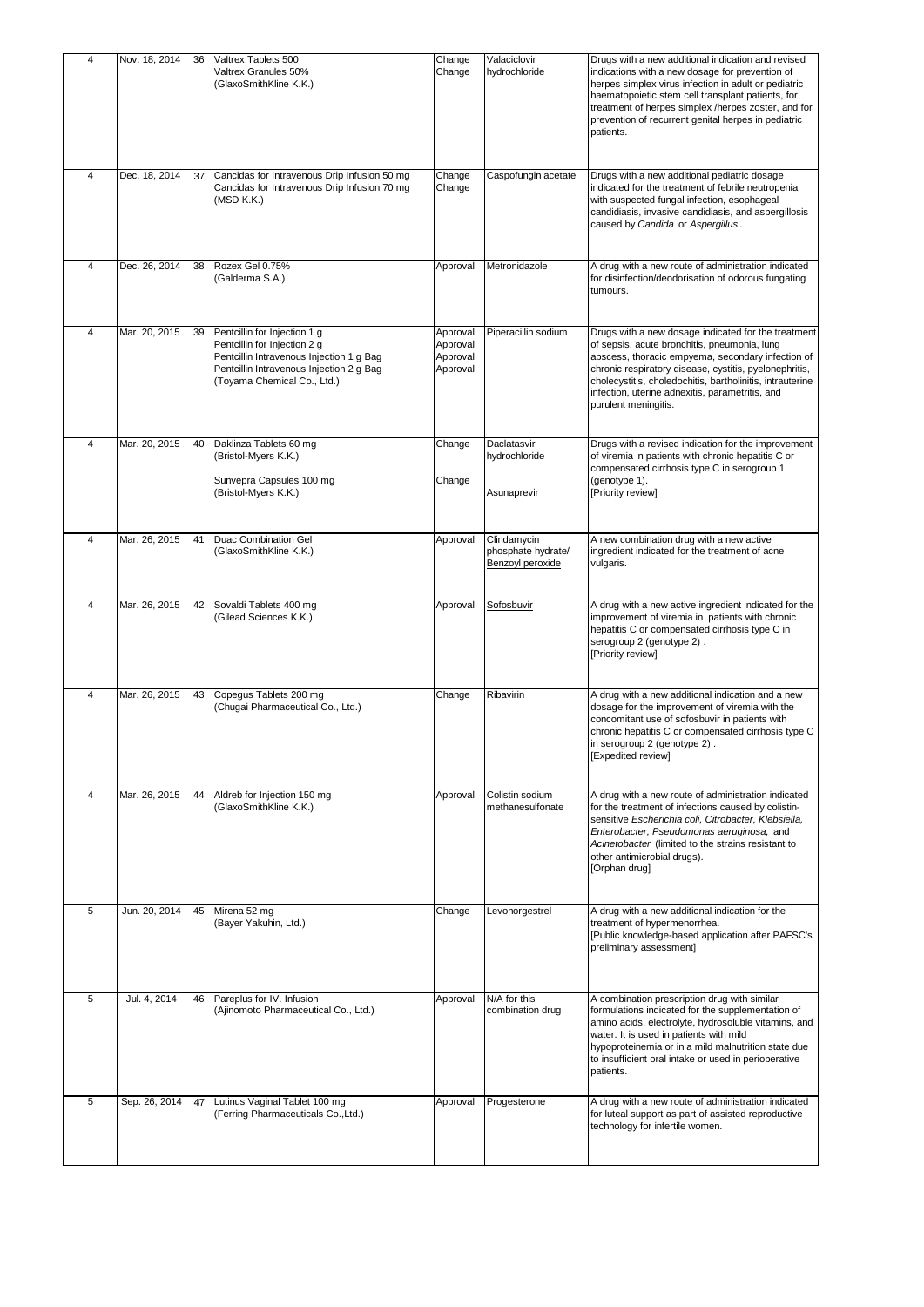| 5       | Nov. 18, 2014 | 48 | Mirena 52 mg<br>(Bayer Yakuhin, Ltd.)                                                                                                                                                       | Change                               | Levonorgestrel                                                                                                    | A drug with a new additional indication for the<br>treatment of dysmenorrhoea.<br>[Public knowledge-based application after PAFSC's<br>preliminary assessment]                                                                                                                                                                                                                                                                                                                                                                               |
|---------|---------------|----|---------------------------------------------------------------------------------------------------------------------------------------------------------------------------------------------|--------------------------------------|-------------------------------------------------------------------------------------------------------------------|----------------------------------------------------------------------------------------------------------------------------------------------------------------------------------------------------------------------------------------------------------------------------------------------------------------------------------------------------------------------------------------------------------------------------------------------------------------------------------------------------------------------------------------------|
| $6 - 1$ | Jul. 4, 2014  | 49 | Anoro Ellipta 7 doses<br>Anoro Ellipta 30 doses<br>(GlaxoSmithKline K.K.)                                                                                                                   | Approval<br>Approval                 | (1) Umeclidinium<br>bromide/ (2) Vilanterol<br>trifenatate                                                        | New combination drugs with a new active ingredient<br>indicated for the relief of symptoms secondary to<br>airway obstructive disorder in chronic obstructive<br>pulmonary disease (chronic bronchitis, emphysema)<br>(when a combination treatment of an inhaled long-<br>acting anticholinergic and a long-acting beta-2<br>agonist is needed).                                                                                                                                                                                            |
| $6 - 1$ | Jul. 4, 2014  | 50 | Rapalimus Tablets 1 mg<br>(Nobelpharma Co., Ltd.)                                                                                                                                           | Approval                             | Sirolimus                                                                                                         | A drug with a new active ingredient indicated for the<br>treatment of lymphangioleiomyomatosis.<br>[Orphan drug]                                                                                                                                                                                                                                                                                                                                                                                                                             |
| $6 - 1$ | Jul. 4, 2014  | 51 | kenketu Glovenin-I for I.V. Injection 2500 mg<br>kenketu Glovenin-I for I.V. Injection 500 mg<br>kenketu Glovenin-I for I.V. Injection 5000 mg<br>(Nihon Pharmaceutical Co., Ltd.)          | Change<br>Change<br>Change           | Freeze-dried<br>polyethylene glycol<br>treated human normal<br>immunoglobulin                                     | Drugs with new additional indications for the<br>treatment of Stevens-Johnson syndrome and toxic<br>epidermal necrolysis (for use when steroid drugs<br>are not sufficiently effective).<br>[Orphan drug]                                                                                                                                                                                                                                                                                                                                    |
| $6 - 1$ | Aug. 29, 2014 | 52 | Solu-Medrol for Intravenous Use 40 mg<br>Solu-Medrol for Intravenous Use 125 mg<br>Solu-Medrol for Intravenous Use 500 mg<br>Solu-Medrol for Intravenous Use 1000 mg<br>(Pfizer Japan Inc.) | Change<br>Change<br>Change<br>Change | Methylprednisolone<br>sodium succinate                                                                            | Drugs with new additional indications and a new<br>dosage for the treatment of the following treatment-<br>resistant rheumatic diseases: systemic vasculitis<br>(including microscopic polyangiitis, Wegener's<br>granulomatosis, polyarteritis nodosa, Churg-Strauss<br>syndrome, aortitis syndrome), systemic lupus<br>erythematosus, polymyositis, dermatomyositis,<br>scleroderma, mixed connective tissue disease, and<br>refractory rheumatic disease.<br>[Public knowledge-based application after PAFSC's<br>preliminary assessment] |
| $6 - 1$ | Sep. 26, 2014 | 53 | Calonal Tab. 500<br>(Showa Yakuhin Kako Co., Ltd.)                                                                                                                                          | Approval                             | Acetaminophen                                                                                                     | A drug in an additional dosage form.<br>Note: the product was submitted for an approval<br>application as a drug with a new additional indication<br>for the treatment of osteoarthrosis and with an<br>expanded dosage of acetaminophen in an additional<br>dosage form. The new additional indication and the<br>expanded dosage were approved on January 21,<br>2011, whereas approval of the additional dosage<br>form had been under review.                                                                                            |
| $6 - 1$ | Nov. 18, 2014 |    | 54 Spiriva 2.5 µg Respimat 60 puffs<br>(Nippon Boehringer Ingelheim Co., Ltd.)                                                                                                              | Change                               | Tiotropium bromide<br>hydrate                                                                                     | A drug with a new additional indication for the relief<br>of symptoms secondary to airway obstructive<br>disorders in bronchial asthma (for use only in<br>patients with the severe persistent type).                                                                                                                                                                                                                                                                                                                                        |
| $6 - 1$ | Dec. 26, 2014 | 55 | Allergen Extract for Subcutaneous Injection-HDM<br>"TORII"100,000 JAU/mL<br>Allergen Extract for Subcutaneous Injection-HDM<br>"TORII"10,000 JAU/mL<br>(Torii Pharmaceutical Co., Ltd.)     | Approval<br>Approval                 | Dermatophagoides<br>farinae extract 10,000<br>AU/mL,<br>Dermatophagoides<br>pteronyssinus extract<br>10,000 AU/mL | Drugs with new active ingredients indicated for the<br>allergen immunotherapy for house dust mite<br>antigen-induced allergic rhinitis and bronchial<br>asthma.                                                                                                                                                                                                                                                                                                                                                                              |
| $6 - 1$ | Dec. 26, 2014 | 56 | Cosentyx for S.C. Injection 150 mg Syringe<br>Cosentyx for S.C. Injection 150 mg<br>(Novartis Pharma K.K.)                                                                                  | Approval<br>Approval                 | Secukinumab<br>(genetical<br>recombination)                                                                       | Drugs with a new active ingredient indicated for the<br>treatment of plaque psoriasis and psoriatic arthritis<br>in patients who have not responded sufficiently to<br>conventional therapies.                                                                                                                                                                                                                                                                                                                                               |
| $6 - 1$ | Dec. 26, 2014 | 57 | Allergen Extract for Scratch Test - HDM "TORII"<br>100,000 JAU/mL<br>(Torii Pharmaceutical Co., Ltd.)                                                                                       | Approval                             | Dermatophagoides<br>farinae extract 10,000<br>AU/mL.<br>Dermatophagoides<br>pteronyssinus_extract<br>10,000 AU/mL | A drug with new active ingredients indicated for the<br>identification of allergen in patients with allergic<br>diseases.                                                                                                                                                                                                                                                                                                                                                                                                                    |
| $6 - 1$ | Mar. 20, 2015 | 58 | Dopram Injectable 400 mg<br>(Kissei Pharmaceutical Co., Ltd.)                                                                                                                               | Change                               | Doxapram<br>hydrochloride hydrate                                                                                 | A drug with a new additional indication and a new<br>dosage for the treatment of primary apnoea (apnea<br>of prematurity) in immature or low birth weight<br>infants who have not responded sufficiently to<br>conventional therapies.                                                                                                                                                                                                                                                                                                       |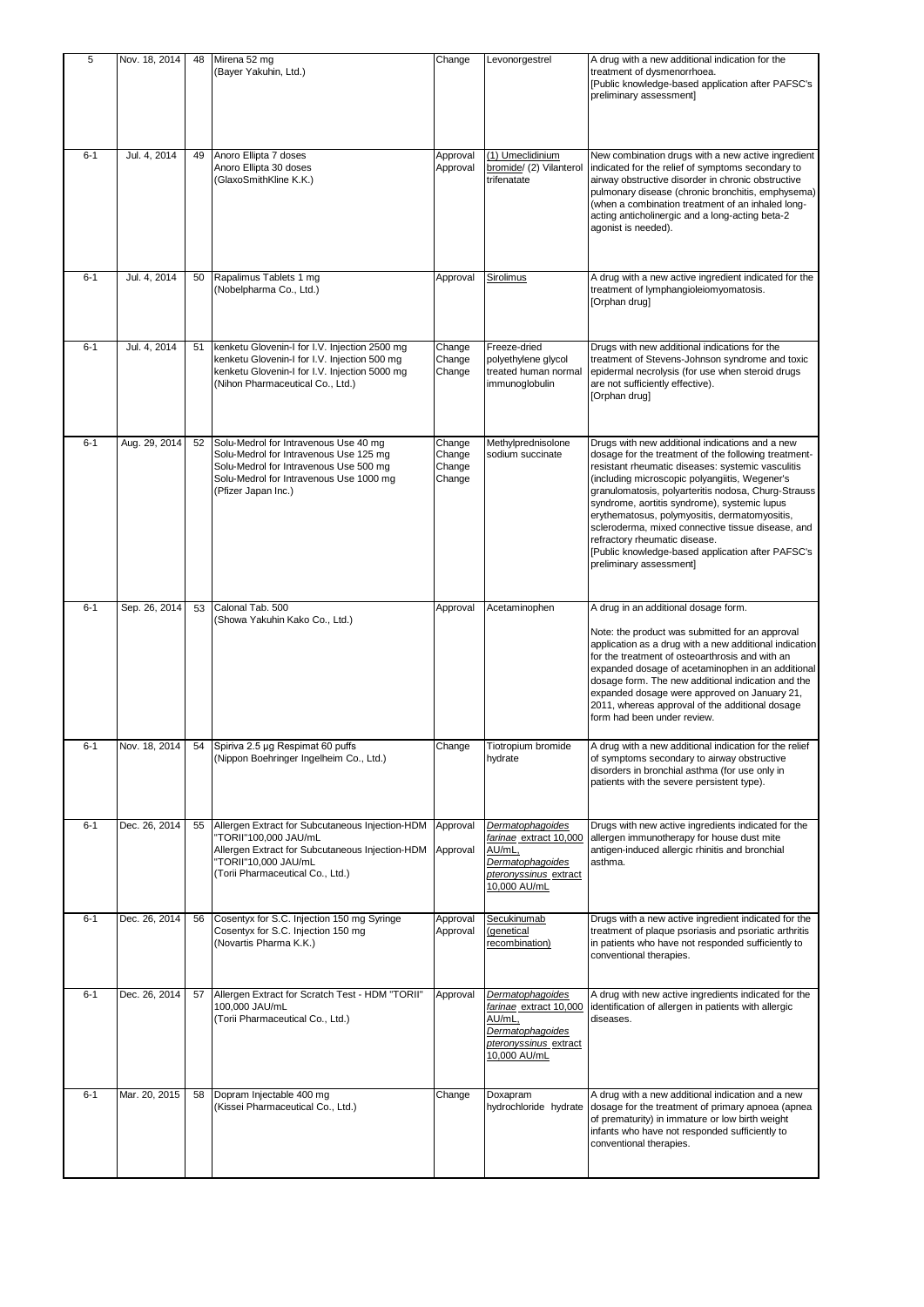| $6 - 1$ | Mar. 26, 2015 | 59 | Eklira 400 µg Genuair 30 doses<br>Eklira 400 µg Genuair 60 doses<br>(Kyorin Pharmaceutical Co., Ltd.)                                                                                                                                                      | Approval<br>Approval                                                         | Aclidinium bromide                                                                                              | Drugs with a new active ingredient indicated for the<br>relief of symptoms secondary to airway obstructive<br>disorder in chronic obstructive pulmonary disease<br>(chronic bronchitis, emphysema).  |
|---------|---------------|----|------------------------------------------------------------------------------------------------------------------------------------------------------------------------------------------------------------------------------------------------------------|------------------------------------------------------------------------------|-----------------------------------------------------------------------------------------------------------------|------------------------------------------------------------------------------------------------------------------------------------------------------------------------------------------------------|
| $6 - 1$ | Mar. 26, 2015 | 60 | Actair 100 IR Sublingual Tablets-HDM<br>Actair 300 IR Sublingual Tablets-HDM<br>(Shionogi & Co., Ltd.)                                                                                                                                                     | Approval<br>Approval                                                         | Dermatophagoides<br>farinae extract bulk<br>powder,<br>Dermatophagoides<br>pteronyssinus extract<br>bulk powder | Drugs with new active ingredients indicated for the<br>allergen immunotherapy for house dust mite<br>antigen-induced allergic rhinitis.                                                              |
| $6 - 1$ | Mar. 26, 2015 | 61 | Encruse 62.5 µg Ellipta 7 doses<br>Encruse 62.5 µg Ellipta 30 doses<br>(GlaxoSmithKline K.K.)                                                                                                                                                              | Approval<br>Approval                                                         | Umeclidinium bromide                                                                                            | Other drugs with a new dosage indicated for the<br>relief of symptoms secondary to airway obstructive<br>disorder in chronic obstructive pulmonary disease<br>(chronic bronchitis, emphysema).       |
| $6 - 2$ | May 23, 2014  | 62 | Januvia Tablets 12.5 mg<br>Januvia Tablets 25 mg<br>Januvia Tablets 50 mg<br>Januvia Tablets 100 mg<br>(MSD K.K.)<br>Glactiv Tablets 12.5 mg<br>Glactiv Tablets 25 mg<br>Glactiv Tablets 50 mg<br>Glactiv Tablets 100 mg<br>(Ono Pharmaceutical Co., Ltd.) | Change<br>Change<br>Change<br>Change<br>Change<br>Change<br>Change<br>Change | Sitagliptin phosphate<br>hydrate                                                                                | Drugs with a new indication for the treatment of type<br>2 diabetes mellitus.                                                                                                                        |
| $6 - 2$ | May 23, 2014  | 63 | Nesina Tablets 6.25 mg<br>Nesina Tablets 12.5 mg<br>Nesina Tablets 25 mg<br>(Takeda Pharmaceutical Company Limited)                                                                                                                                        | Change<br>Change<br>Change                                                   | Alogliptin benzoate                                                                                             | Drugs with a new indication for the treatment of type<br>2 diabetes mellitus.                                                                                                                        |
| $6 - 2$ | May 23, 2014  | 64 | Aredia for I.V. Infusion 15 mg<br>Aredia for I.V. Infusion 30 mg<br>(Novartis Pharma K.K.)                                                                                                                                                                 | Change<br>Change                                                             | Pamidronate disodium<br>hydrate                                                                                 | Drugs with a new additional indication and a new<br>dosage for the treatment of osteogenesis<br>imperfecta.<br>[Public knowledge-based application after PAFSC's<br>preliminary assessment]          |
| $6 - 2$ | Jul. 4, 2014  | 65 | Canaglu Tablets 100 mg<br>(Mitsubishi Tanabe Pharma Corporation)                                                                                                                                                                                           | Approval                                                                     | Canagliflozin hydrate                                                                                           | A drug with a new active ingredient indicated for the<br>treatment of type 2 diabetes mellitus.                                                                                                      |
| $6 - 2$ | Jul. 4, 2014  | 66 | Vpriv for Intravenous Injection 400 U<br>(Shire Japan KK)                                                                                                                                                                                                  | Approval                                                                     | Velaglucerase alfa<br>(genetical<br>recombination)                                                              | A drug with a new active ingredient indicated for the<br>improvement of various symptoms of Gaucher<br>disease (anemia, thrombocytopenia,<br>hepatosplenomegaly, and bone disease).<br>[Orphan drug] |
| $6 - 2$ | Jul. 4, 2014  | 67 | Nicystagon Capsules 50 mg<br>Nicystagon Capsules 150 mg<br>(Mylan Seiyaku Ltd.)                                                                                                                                                                            | Approval<br>Approval                                                         | Cysteamine bitartrate                                                                                           | Drugs with a new active ingredient indicated for the<br>treatment of nephropathic cystinosis.<br>[Orphan drug]                                                                                       |
| $6 - 2$ | Aug. 29, 2014 | 68 | Victoza Subcutaneous Injection 18 mg<br>(Novo Nordisk Pharma Ltd.)                                                                                                                                                                                         | Change                                                                       | Liraglutide (genetical<br>recombination)                                                                        | A drug with a new indication for the treatment of<br>type 2 diabetes mellitus.                                                                                                                       |
| $6 - 2$ | Aug. 29, 2014 | 69 | Metgluco Tablets 250 mg<br>Metgluco Tablets 500 mg<br>(Sumitomo Dainippon Pharma Co., Ltd.)                                                                                                                                                                | Change<br>Change                                                             | Metformin<br>hydrochloride                                                                                      | Drugs with a new dosage indicated for the treatment<br>of type 2 diabetes mellitus (for pediatric use).                                                                                              |
| $6 - 2$ | Nov. 18, 2014 | 70 | Surepost Tablets 0.25 mg<br>Surepost Tablets 0.5 mg<br>(Sumitomo Dainippon Pharma Co., Ltd.)                                                                                                                                                               | Change<br>Change                                                             | Repaglinide                                                                                                     | Drugs with a revised indication for the treatment of<br>type 2 diabetes mellitus.                                                                                                                    |
| $6 - 2$ | Dec. 26, 2014 | 71 | Orfadin Capsules 2 mg<br>Orfadin Capsules 5 mg<br>Orfadin Capsules 10 mg<br>(Astellas Pharma Inc.)                                                                                                                                                         | Approval<br>Approval<br>Approval                                             | <b>Nitisinone</b>                                                                                               | Drugs with a new active ingredient indicated for the<br>treatment of type I hypertyrosinemia.                                                                                                        |
| $6 - 2$ | Dec. 26, 2014 | 72 | Jardiance Tablets 25 mg<br>Jardiance Tablets 10 mg<br>(Nippon Boehringer Ingelheim Co., Ltd.)                                                                                                                                                              | Approval<br>Approval                                                         | Empagliflozin                                                                                                   | Drugs with a new active ingredient indicated for the<br>treatment of type 2 diabetes mellitus.                                                                                                       |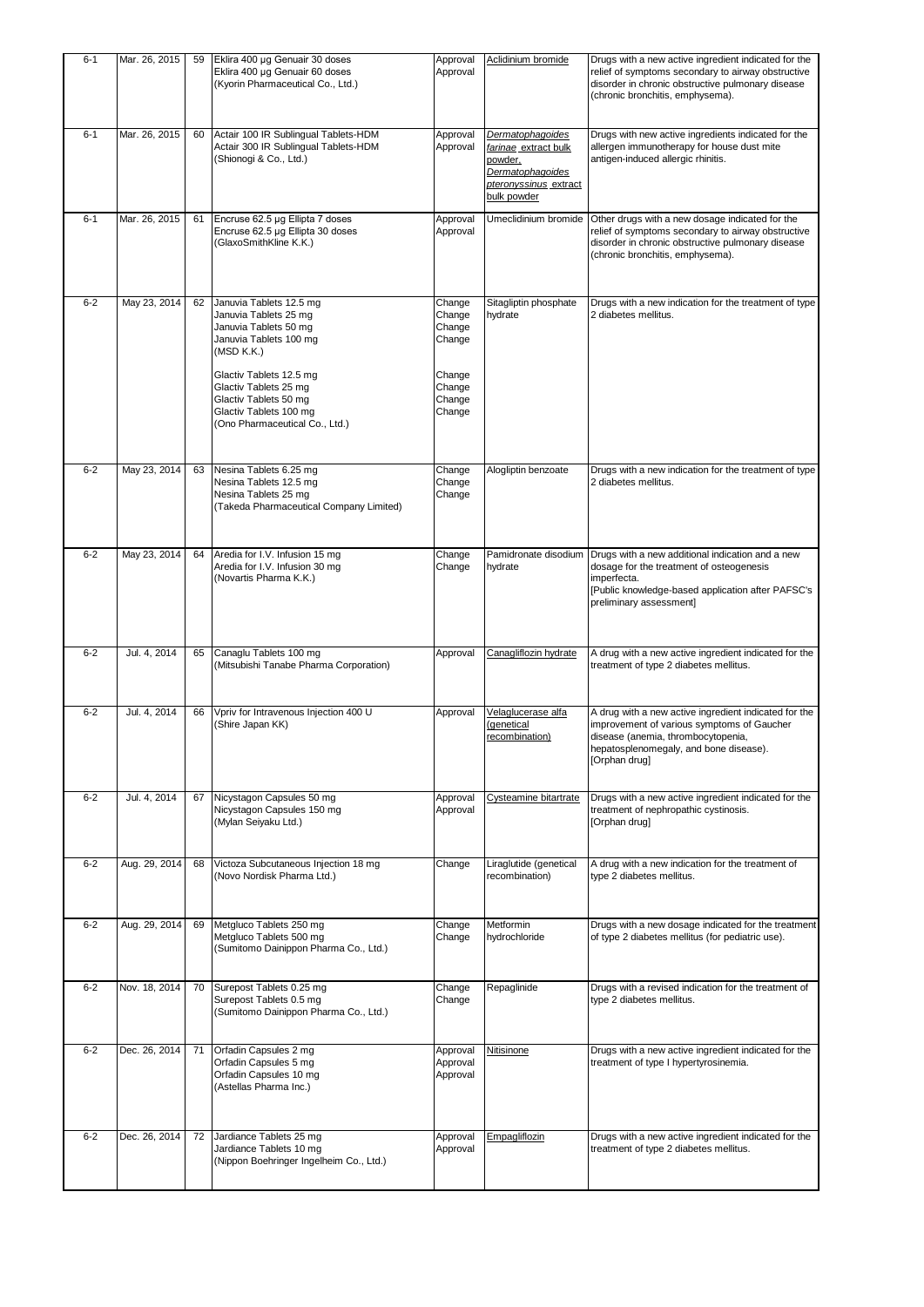| $6 - 2$                | Dec. 26, 2014 | 73 | Vimizim Intravenous Infusion 5 mg<br>(BioMarin Pharmaceutical Japan K.K.)                                                                                                                      | Approval                                     | Elosulfase alfa<br>(genetical<br>recombination)     | A drug with a new active ingredient indicated for the<br>treatment of mucopolysaccharidosis type IVA.<br>[Orphan drug]                                                                               |
|------------------------|---------------|----|------------------------------------------------------------------------------------------------------------------------------------------------------------------------------------------------|----------------------------------------------|-----------------------------------------------------|------------------------------------------------------------------------------------------------------------------------------------------------------------------------------------------------------|
| $6 - 2$                | Mar. 26, 2015 | 74 | Zafatek Tablets 50 mg<br>Zafatek Tablets 100 mg<br>(Takeda Pharmaceutical Company Limited)                                                                                                     | Approval<br>Approval                         | <b>Trelagliptin succinate</b>                       | Drugs with a new active ingredient indicated for the<br>treatment of type 2 diabetes mellitus.                                                                                                       |
| $6 - 2$                | Mar. 26, 2015 | 75 | Cerdelga Capsule 100 mg<br>(Genzyme Japan K.K)                                                                                                                                                 | Approval                                     | Eliglustat tartrate                                 | A drug with a new active ingredient indicated for the<br>improvement of various symptoms of Gaucher<br>disease (anemia, thrombocytopenia,<br>hepatosplenomegaly, and bone disease).<br>[Orphan drug] |
| In vivo<br>diagnostics | Dec. 26, 2014 | 76 | Patch Test Panel (S)<br>(Sato Pharmaceutical Co., Ltd.)                                                                                                                                        | Approval                                     | for patch tests                                     | N/A for this drug used   A drug indicated for use in patch tests to identify<br>allergens in patients with allergic dermatitis.                                                                      |
| In vivo<br>diagnostics | Mar. 26, 2015 | 77 | Gadovist IV Inj. 1.0 mol/L 7.5 mL<br>Gadovist IV Inj. 1.0 mol/L Syringe 5 mL<br>Gadovist IV Inj. 1.0 mol/L Syringe 7.5 mL<br>Gadovist IV Inj. 1.0 mol/L Syringe 10 mL<br>(Bayer Yakuhin, Ltd.) | Approval<br>Approval<br>Approval<br>Approval | Gadobutrol                                          | Drugs with a new active ingredient indicated for<br>visibility of brain/spinal cord and trunk/extremities in<br>magnetic resonance computer tomographic imaging<br>as a contrast agent.              |
| Oncology<br>drugs      | May 23, 2014  | 78 | Imunomax-y for Injection 50<br>Imunomax-y for Injection 100<br>(Shionogi & Co., Ltd.)                                                                                                          | Change<br>Change                             | Interferon gamma-1a<br>(genetical<br>recombination) | Drugs with new additional indications and a new<br>dosage for the treatment of mycosis fungoides and<br>Sézary syndrome.<br>[Orphan drug]                                                            |
| Oncology<br>drugs      | May 23, 2014  | 79 | Ranmark Subcutaneous Injection 120 mg<br>(Daiichi Sankyo Company, Limited)                                                                                                                     | Change                                       | recombination)                                      | Denosumab (genetical A drug with a new additional indication and a new<br>dosage for the treatment of giant cell tumor of bone.<br>[Orphan drug]                                                     |
| Oncology<br>drugs      | Jun. 20, 2014 | 80 | Nexavar Tablets 200 mg<br>(Bayer Yakuhin, Ltd.)                                                                                                                                                | Change                                       | Sorafenib tosilate                                  | A drug with a new additional indication for the<br>treatment of unresectable differentiated thyroid<br>carcinoma.<br>[Orphan drug]                                                                   |
| Oncology<br>drugs      | Jul. 4, 2014  | 81 | Zytiga Tablets 250 mg<br>(Janssen Pharmaceutical K.K.)                                                                                                                                         | Approval                                     | Abiraterone acetate                                 | A drug with a new active ingredient indicated for the<br>treatment of castration-resistant prostate cancer.<br>[Priority review]                                                                     |
| Oncology<br>drugs      | Jul. 4, 2014  | 82 | Jevtana 60 mg I.V. Infusion<br>(Sanofi K.K.)                                                                                                                                                   | Approval                                     | Cabazitaxel acetonate                               | A drug with a new active ingredient indicated for the<br>treatment of prostate cancer.<br>[Priority review]                                                                                          |
| Oncology<br>drugs      | Jul. 4, 2014  | 83 | Jakavi Tablets 5 mg<br>(Novartis Pharma K.K.)                                                                                                                                                  | Approval                                     | Ruxolitinib phosphate                               | A drug with a new active ingredient indicated for the<br>treatment of myelofibrosis.<br>[Orphan drug]                                                                                                |
| Oncology<br>drugs      | Jul. 4, 2014  | 84 | Alecensa Capsule 20 mg<br>Alecensa Capsule 40 mg<br>(Chugai Pharmaceutical Co., Ltd.)                                                                                                          | Approval<br>Approval                         | Alectinib hydrochloride                             | Drugs with a new active ingredient indicated for the<br>treatment of unresectable advanced/relapsed ALK<br>fusion gene-positive non-small-cell lung cancer.<br>[Orphan drug]                         |
| Oncology<br>drugs      | Jul. 4, 2014  | 85 | Opdivo Intravenous Infusion 20 mg<br>Opdivo Intravenous Infusion 100 mg<br>(Ono Pharmaceutical Co., Ltd.)                                                                                      | Approval<br>Approval                         | Nivolumab (genetical<br>recombination)              | Drugs with a new active ingredient indicated for the<br>treatment of unresectable malignant melanoma.<br>[Orphan drug]                                                                               |
| Oncology<br>drugs      | Sep. 26, 2014 | 86 | G-Lasta Subcutaneous Injection 3.6 mg<br>(Kyowa Hakko Kirin Co., Ltd.)                                                                                                                         | Approval                                     | Pegfilgrastim<br>(genetical<br>recombination)       | A drug with a new active ingredient indicated for<br>decreasing the incidence of cancer chemotherapy-<br>induced febrile neutropenia.                                                                |
| Oncology<br>drugs      | Sep. 26, 2014 | 87 | Agrylin Capsules 0.5 mg<br>(Shire Japan KK)                                                                                                                                                    | Approval                                     | Anagrelide<br>hydrochloride hydrate                 | A drug with a new active ingredient indicated for the<br>treatment of essential thrombocythemia.<br>[Orphan drug]                                                                                    |
| Oncology<br>drugs      | Sep. 26, 2014 | 88 | MabCampath Intravenous infusion 30 mg<br>(Sanofi K.K.)                                                                                                                                         | Approval                                     | Alemtuzumab<br>(genetical<br>recombination)         | A drug with a new active ingredient indicated for the<br>treatment of relapsed or refractory chronic<br>lymphocytic leukemia.<br>[Orphan drug]                                                       |
| Oncology<br>drugs      | Sep. 26, 2014 | 89 | Bosulif Tablets 100 mg<br>(Pfizer Japan Inc.)                                                                                                                                                  | Approval                                     | <b>Bosutinib hydrate</b>                            | A drug with a new active ingredient indicated for the<br>treatment of chronic myelogenous leukemia with<br>resistance or intolerance to prior drug therapies.<br>[Orphan drug]                       |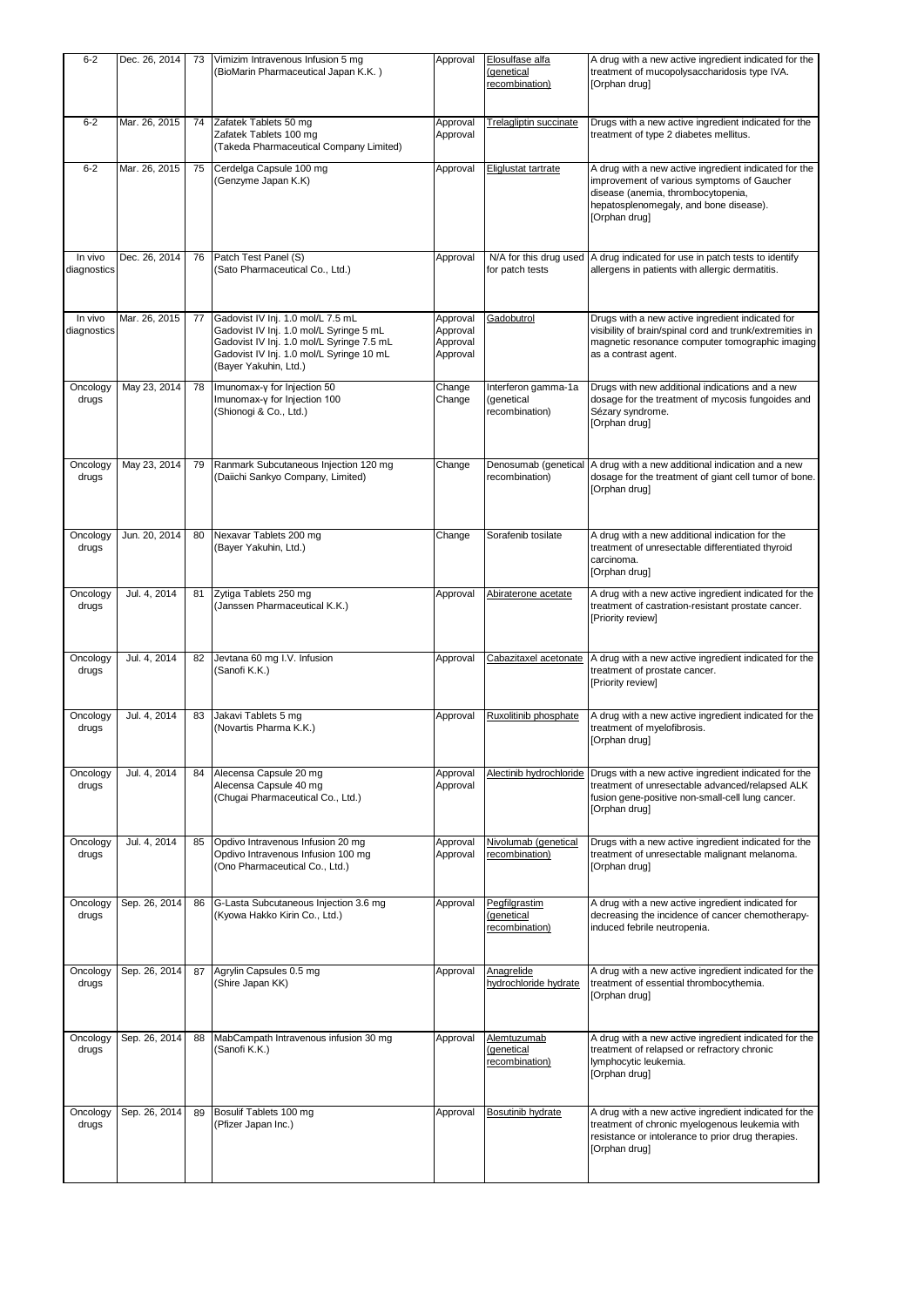| Oncology<br>drugs | Sep. 26, 2014 | 90  | Zanosar for Intravenous Injection 1 g<br>(Nobelpharma Co., Ltd.)                                                                                                                                                                                                                                                                                                                                       | Approval                                                                               | Streptozocin                                       | A drug with a new active ingredient indicated for the<br>treatment of neuroendocrine tumors of the pancreas<br>and gastrointestinal tract.<br>[Orphan drug]                                                           |
|-------------------|---------------|-----|--------------------------------------------------------------------------------------------------------------------------------------------------------------------------------------------------------------------------------------------------------------------------------------------------------------------------------------------------------------------------------------------------------|----------------------------------------------------------------------------------------|----------------------------------------------------|-----------------------------------------------------------------------------------------------------------------------------------------------------------------------------------------------------------------------|
| Oncology<br>drugs | Dec. 18, 2014 | 91  | Nesp Injection 5 µg Plastic Syringe<br>Nesp Injection 10 µg Plastic Syringe<br>Nesp Injection 15 µg Plastic Syringe<br>Nesp Injection 20 µg Plastic Syringe<br>Nesp Injection 30 µg Plastic Syringe<br>Nesp Injection 40 µg Plastic Syringe<br>Nesp Injection 60 µg Plastic Syringe<br>Nesp Injection 120 µg Plastic Syringe<br>Nesp Injection 180 µg Plastic Syringe<br>(Kyowa Hakko Kirin Co., Ltd.) | Change<br>Change<br>Change<br>Change<br>Change<br>Change<br>Change<br>Change<br>Change | Darbepoetin alfa<br>(genetical<br>recombination)   | Drugs with a new additional indication and a new<br>dosage for the treatment of anemia due to<br>myelodysplastic syndrome.<br>[Orphan drug]                                                                           |
| Oncology<br>drugs | Dec. 18, 2014 | 92  | Abraxane I.V. Infusion 100 mg<br>(Taiho Pharmaceutical Co., Ltd.)                                                                                                                                                                                                                                                                                                                                      | Change                                                                                 | Paclitaxel                                         | A drug with a new additional indication and a new<br>dosage for the treatment of unresectable pancreatic<br>cancer.<br>[Priority review]                                                                              |
| Oncology<br>drugs | Dec. 18, 2014 | 93  | Poteligeo Injection 20 mg<br>(Kyowa Hakko Kirin Co., Ltd.)                                                                                                                                                                                                                                                                                                                                             | Change                                                                                 | Mogamulizumab<br>(genetical<br>recombination)      | A drug with a revised indication and a new dosage<br>for the treatment of CCR4-positive adult T-cell<br>leukemia/lymphoma.<br>[Expedited review]                                                                      |
| Oncology<br>drugs | Dec. 18, 2014 | 94  | Adriacin Injection 10<br>Adriacin Injection 50<br>(Kyowa Hakko Kirin Co., Ltd.)                                                                                                                                                                                                                                                                                                                        | Change<br>Change                                                                       | Doxorubicin<br>hydrochloride                       | Drugs with a revised indication and a new dosage<br>for the relief of symptoms of malignant lymphoma.<br>[Expedited review]                                                                                           |
| Oncology<br>drugs | Dec. 18, 2014 | 95  | Doxorubicin Hydrochloride for Injection 10 mg<br>"NK"<br>Doxorubicin Hydrochloride for Injection 50 mg<br>"NK"<br>(Nippon Kayaku Co., Ltd.)                                                                                                                                                                                                                                                            | Change<br>Change                                                                       | Doxorubicin<br>hydrochloride                       | Drugs with a revised indication and a new dosage<br>for the relief of symptoms of malignant lymphoma.<br>[Expedited review]                                                                                           |
| Oncology<br>drugs | Dec. 18, 2014 | 96  | Cylocide Injection 20 mg<br>Cylocide Injection 40 mg<br>Cylocide Injection 60 mg<br>Cylocide Injection 100 mg<br>Cylocide Injection 200 mg<br>(Nippon Shinyaku Co., Ltd.)                                                                                                                                                                                                                              | Change<br>Change<br>Change<br>Change<br>Change                                         | Cytarabine                                         | Drugs with a new route of administration indicated<br>for the treatment of acute leukemia (including acute<br>erythroid leukemia and blast crisis of chronic<br>myelogenous leukemia).<br>[Expedited review]          |
| Oncology<br>drugs | Dec. 18, 2014 | 97  | Cymerin 50 mg Injection<br>Cymerin 100 mg Injection<br>(Mitsubishi Tanabe Pharma Corporation)                                                                                                                                                                                                                                                                                                          | Change<br>Change                                                                       | Ranimustine                                        | Drugs with a new dosage indicated for the treatment<br>of malignant lymphoma.<br>[Expedited review]                                                                                                                   |
| Oncology<br>drugs | Dec. 26, 2014 |     | Zelboraf Tablet 240 mg<br>(Chugai Pharmaceutical Co., Ltd.)                                                                                                                                                                                                                                                                                                                                            | Approval                                                                               | Vemuratenib                                        | A drug with a new active ingredient indicated for the<br>treatment of unresectable malignant melanoma with<br><b>BRAF</b> mutation.<br>[Orphan drug]                                                                  |
| Oncology<br>drugs | Mar. 20, 2015 | 99  | Lonsurf Combination Tablet T15<br>Lonsurf Combination Tablet T20<br>(Taiho Pharmaceutical Co., Ltd.)                                                                                                                                                                                                                                                                                                   | Change<br>Change                                                                       | (1) Trifluridine<br>(2) Tipiracil<br>hydrochloride | Drugs with a revised indication for the treatment of<br>unresectable advanced or recurrent colorectal<br>cancer.<br>[Expedited review]                                                                                |
| Oncology<br>drugs | Mar. 20, 2015 | 100 | Elplat I.V. Infusion Solution 50 mg<br>Elplat I.V. Infusion Solution 100 mg<br>Elplat I.V. Infusion Solution 200 mg<br>(Yakult Honsha Co., Ltd.)                                                                                                                                                                                                                                                       | Change<br>Change<br>Change                                                             | Oxaliplatin                                        | Drugs with a new additional indication and a new<br>dosage for the treatment of unresectable advanced<br>or recurrent gastric cancer.<br>[Public knowledge-based application after PAFSC's<br>preliminary assessment] |
| Oncology<br>drugs | Mar. 26, 2015 | 101 | Lenvima Capsule 4 mg<br>Lenvima Capsule 10 mg<br>(Eisai Co., Ltd.)                                                                                                                                                                                                                                                                                                                                     | Approval<br>Approval                                                                   | Lenvatinib mesilate                                | Drugs with a new active ingredient indicated for the<br>treatment of unresectable thyroid cancer.<br>[Orphan drug]                                                                                                    |
| Oncology<br>drugs | Mar. 26, 2015 | 102 | Pomalyst Capsules 1 mg<br>Pomalyst Capsules 2 mg<br>Pomalyst Capsules 3 mg<br>Pomalyst Capsules 4 mg<br>(Celgene K.K.)                                                                                                                                                                                                                                                                                 | Approval<br>Approval<br>Approval<br>Approval                                           | Pomalidomide                                       | Drugs with a new active ingredient indicated for the<br>treatment of relapsed or refractory multiple<br>myeloma.<br>[Orphan drug]                                                                                     |
| Oncology<br>drugs | Mar. 26, 2015 | 103 | Cyramza Injection 100 mg<br>Cyramza Injection 500 mg<br>(Eli Lilly Japan K.K.)                                                                                                                                                                                                                                                                                                                         | Approval<br>Approval                                                                   | Ramucirumab<br>(genetical<br>recombination)        | Drugs with a new active ingredient indicated for the<br>treatment of unresectable advanced or recurrent<br>gastric cancer.<br>[Priority review]                                                                       |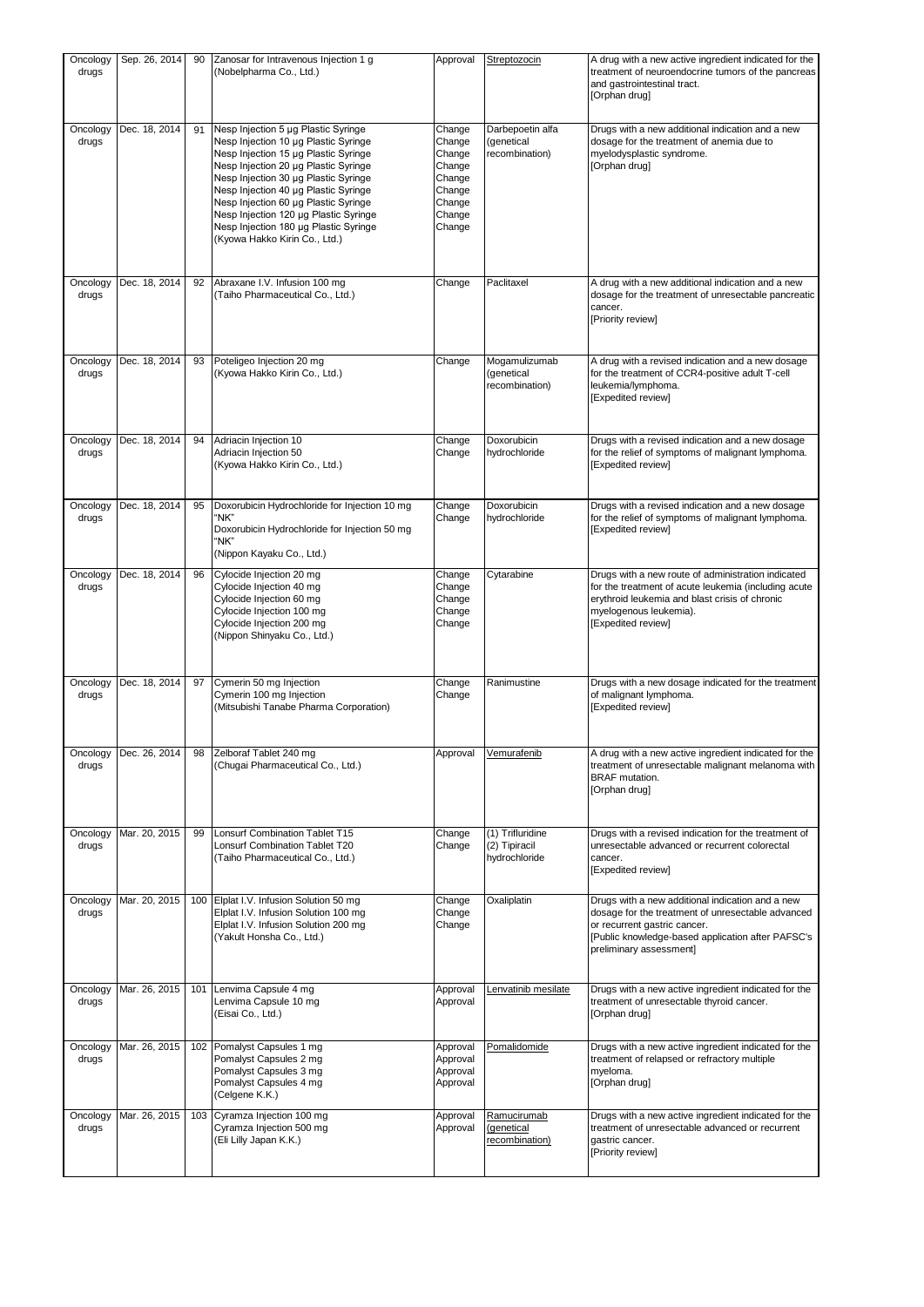| drugs                    | HIV/AIDS Nov. 18, 2014 | 104 | <b>Complera Combination Tablets</b><br>(Janssen Pharmaceutical K.K.)                                                                                                                                                             | Approval                                                                         | Rilpivirine<br>hydrochloride,<br>Emtricitabine,<br>Tenofovir disoproxil<br>fumarate                                                                                        | A new combination drug indicated for the treatment<br>of HIV-1 infection.<br>[Orphan drug]                                                                                                                                                            |
|--------------------------|------------------------|-----|----------------------------------------------------------------------------------------------------------------------------------------------------------------------------------------------------------------------------------|----------------------------------------------------------------------------------|----------------------------------------------------------------------------------------------------------------------------------------------------------------------------|-------------------------------------------------------------------------------------------------------------------------------------------------------------------------------------------------------------------------------------------------------|
| <b>HIV/AIDS</b><br>drugs | Mar. 16, 2015          | 105 | <b>Triumeq Combination Tablets</b><br>(ViiV Healthcare K.K.)                                                                                                                                                                     | Approval                                                                         | Dolutegravir sodium,<br>Abacavir sulfate,<br>Lamivudine                                                                                                                    | A new combination drug indicated for the treatment<br>of HIV infection.<br>[Orphan drug]                                                                                                                                                              |
| Vaccines                 | Jun. 20, 2014          | 106 | Prevenar 13 Suspension Liquid for Injection<br>(Pfizer Japan Inc.)                                                                                                                                                               | Change                                                                           | Pneumococcal 13-<br>valent conjugate<br>vaccine adsorbed<br>(mutated diphtheria<br>CRM <sub>197</sub> conjugate)                                                           | A drug with a new additional indication and a new<br>dosage for the prophylaxis of pneumococcal<br>disease. (serotypes 1, 3, 4, 5, 6A, 6B, 7F, 9V, 14,<br>18C, 19A, 19F, and 23F) in the elderly.                                                     |
| Vaccines                 | Jul. 4, 2014           | 107 | Menactra Intramuscular Injection<br>(Sanofi K.K.)                                                                                                                                                                                | Approval                                                                         | Meningococcal<br>quadrivalent vaccine<br>(diphtheria toxoid<br>conjugate)                                                                                                  | A drug with a new active ingredient indicated for the<br>prophylaxis of invasive meningococcal disease.<br>(serotypes A, C, Y, and W-135).                                                                                                            |
| Vaccines                 | Jul. 4, 2014           | 108 | Squarekids Subcutaneous Injection Syringe<br>(Kitasato Daiichi Sankyo Vaccine Co., Ltd.)                                                                                                                                         | Approval                                                                         | Adsorbed diphtheria-<br>purified pertussis-<br>tetanus-inactivated<br>polio (salk vaccine)<br>combined vaccine                                                             | A new combination drug indicated for the prevention<br>of pertussis, diphtheria, tetanus, and acute<br>poliomyelitis.                                                                                                                                 |
| Vaccines                 | Mar. 26, 2015          | 109 | Cell Culture-derived Influenza Emulsion HA<br>Vaccine (prototype) for Intramuscular Injection<br>"Kaketsuken"<br>(Kaketsuken [The Chemo-Sero-Therapeutic<br>Research Institute])                                                 | Approval                                                                         | Cell culture-derived<br>influenza emulsion HA<br>vaccines (prototype)                                                                                                      | A drug with a new active ingredient indicated for the<br>prevention of pandemic influenza.<br>[Orphan drug]                                                                                                                                           |
| Vaccines                 | Mar. 26, 2015          | 110 | Synflorix Aqueous Suspension for Intramuscular<br>Injection<br>(Japan Vaccine Co., Ltd.)                                                                                                                                         | Approval                                                                         | Pneumococcal 10-<br>valent conjugate<br>vaccine adsorbed<br>(Non-Typeable<br>Haemophilus<br>influenzae (NTHi)<br>protein D, diphtheria or<br>tetanus toxoid<br>conjugates) | A drug with a new active ingredient indicated for the<br>prophylaxis of pneumonia and pneumococcal<br>invasive disease. (serotypes 1, 4, 5, 6B, 7F, 9V, 14,<br>18C, 19F, and 23F)                                                                     |
| <b>Blood</b><br>products | Jun. 20, 2014          | 111 | Feiba NF for Injection 500<br>Feiba NF for Injection 1000<br>(Baxter Limited)                                                                                                                                                    | Change<br>Change                                                                 | complex                                                                                                                                                                    | Anti-inhibitor coagulant Drugs with a revised indication and a new dosage<br>for inhibition of bleeding tendency by promoting the<br>blood coaqulation in the plasma in patients with<br>inhibitors to blood coagulation factor VIII or factor<br>IX. |
| <b>Blood</b><br>products | Jul. 4. 2014           |     | 112 Byclot Combination Intravenous Injection<br>(Kaketsuken [The Chemo-Sero-Therapeutic<br>Research Institute])                                                                                                                  | Approval                                                                         | human blood<br>coaqulation factor VII<br>concentrate containing<br>factor X                                                                                                | Freeze-dried activated   A new combination drug with a new active<br>ingredient indicated for prevention of bleeding in<br>patients who have inhibitors against blood<br>coaqulation factor VIII or IX.<br>[Orphan drug]                              |
| <b>Blood</b><br>products | Jul. 4, 2014           | 113 | Alprolix Intravenous 250<br>Alprolix Intravenous 500<br>Alprolix Intravenous 1000<br>Alprolix Intravenous 2000<br>Alprolix Intravenous 3000<br>(Biogen Idec Japan Ltd.)                                                          | Approval<br>Approval<br>Approval<br>Approval<br>Approval                         | Eftrenonacog alfa<br>(genetical<br>recombination)                                                                                                                          | Drugs with a new active ingredient indicated for<br>inhibition of bleeding tendency in patients with blood<br>coagulation factor IX deficiency.                                                                                                       |
| Blood<br>products        | Dec. 26, 2014          | 114 | Rixubis Intravenous 250<br>Rixubis Intravenous 500<br>Rixubis Intravenous 1000<br>Rixubis Intravenous 2000<br>Rixubis Intravenous 3000<br>(Baxter Limited)                                                                       | Approval<br>Approval<br>Approval<br>Approval<br>Approval                         | Nonacog gamma<br>(genetical<br>recombination)                                                                                                                              | Drugs with a new active ingredient indicated for the<br>control of bleeding tendency in patients with blood<br>coagulation factor IX deficiency.                                                                                                      |
| <b>Blood</b><br>products | Dec. 26, 2014          | 115 | Eloctate Intravenous 250<br>Eloctate Intravenous 500<br>Eloctate Intravenous 750<br>Eloctate Intravenous 1000<br>Eloctate Intravenous 1500<br>Eloctate Intravenous 2000<br>Eloctate Intravenous 3000<br>(Biogen Idec Japan Ltd.) | Approval<br>Approval<br>Approval<br>Approval<br>Approval<br>Approval<br>Approval | Efraloctocog alfa<br>(genetical<br>recombination)                                                                                                                          | Drugs with a new active ingredient indicated for the<br>control of bleeding tendency in patients with blood<br>coagulation factor VIII deficiency.                                                                                                    |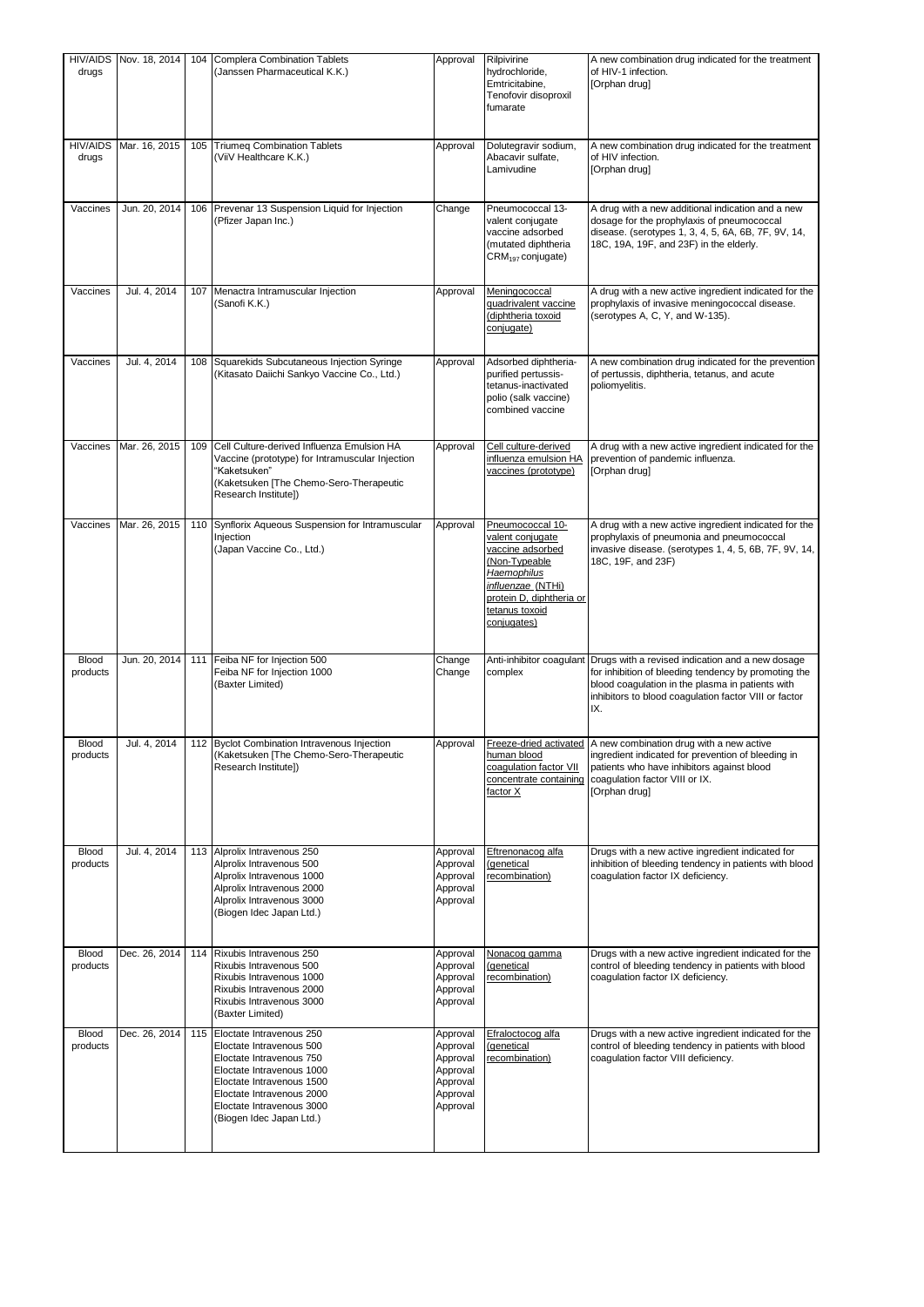| Blood<br>products        | Feb. 2, 2015  | 116 | Venoglobulin IH 5% I.V. 2.5 g/50 mL<br>(Japan Blood Products Organization)                                                                               | Change               | Polyethylene glycol<br>treated human normal<br>immunoqlobulin                          | A drug with a new indication and a new dosage for<br>the prevention of acute otitis media, acute<br>bronchitis, or pneumonia caused by Pneumococcus<br>or Haemophilus influenzae in patients associated<br>with a decrease in serum IgG2 levels. (for use only<br>in patients who have not responded sufficiently to<br>prevention by vaccination and other appropriate<br>treatments, and have repeated the relapse of these<br>diseases).                                                                                                                                                                                                                 |
|--------------------------|---------------|-----|----------------------------------------------------------------------------------------------------------------------------------------------------------|----------------------|----------------------------------------------------------------------------------------|-------------------------------------------------------------------------------------------------------------------------------------------------------------------------------------------------------------------------------------------------------------------------------------------------------------------------------------------------------------------------------------------------------------------------------------------------------------------------------------------------------------------------------------------------------------------------------------------------------------------------------------------------------------|
| <b>Blood</b><br>products | Mar. 26, 2015 |     | 117 NovoThirteen i.v.injection 2500<br>(Novo Nordisk Pharma Ltd.)                                                                                        | Approval             | Catridecacog<br>(genetical<br>recombination)                                           | A drug with a new active ingredient indicated for the<br>control of bleeding tendency in patients with<br>congenital blood coagulation factor XIII A-subunit<br>deficiency.<br>[Orphan drug]                                                                                                                                                                                                                                                                                                                                                                                                                                                                |
| Bio-CMC                  | Jul. 4, 2014  |     | 118 (1) Infliximab BS for I.V. Infusion 100 mg "NK"<br>(Nippon Kayaku Co., Ltd.)<br>(2) Infliximab BS for I.V. Infusion 100 mg "CTH"<br>(Celltrion Inc.) | Approval<br>Approval | Infliximab (genetical<br>recombination)                                                | Follow-on biologics indicated for the treatment of<br>rheumatoid arthritis in patients who have not<br>[infliximab biosimilar 1] responded sufficiently to conventional treatments<br>(including prevention of structural joint damage), the<br>treatment and maintenance therapy of Crohn's<br>disease (for use only in patients in an active phase<br>of moderate to severe Crohn's disease or with<br>external fistula who have not responded sufficiently<br>to conventional treatments), or the treatment of<br>moderate to severe ulcerative colitis (for use only in<br>patients who have not responded sufficiently to<br>conventional treatments). |
| Bio-CMC                  | Dec. 26, 2014 | 119 | Insulin Glargine BS Inj. Cartridges [Lilly]<br>Insulin Glargine BS Inj. MirioPen [Lilly]<br>(Eli Lilly Japan K.K.)                                       | Approval<br>Approval | Insulin glargine<br>(genetical<br>recombination)<br>[Insulin glargine<br>biosimilar 1] | Follow-on biologics indicated for the treatment of<br>diabetes mellitus where insulin therapy is indicated.                                                                                                                                                                                                                                                                                                                                                                                                                                                                                                                                                 |